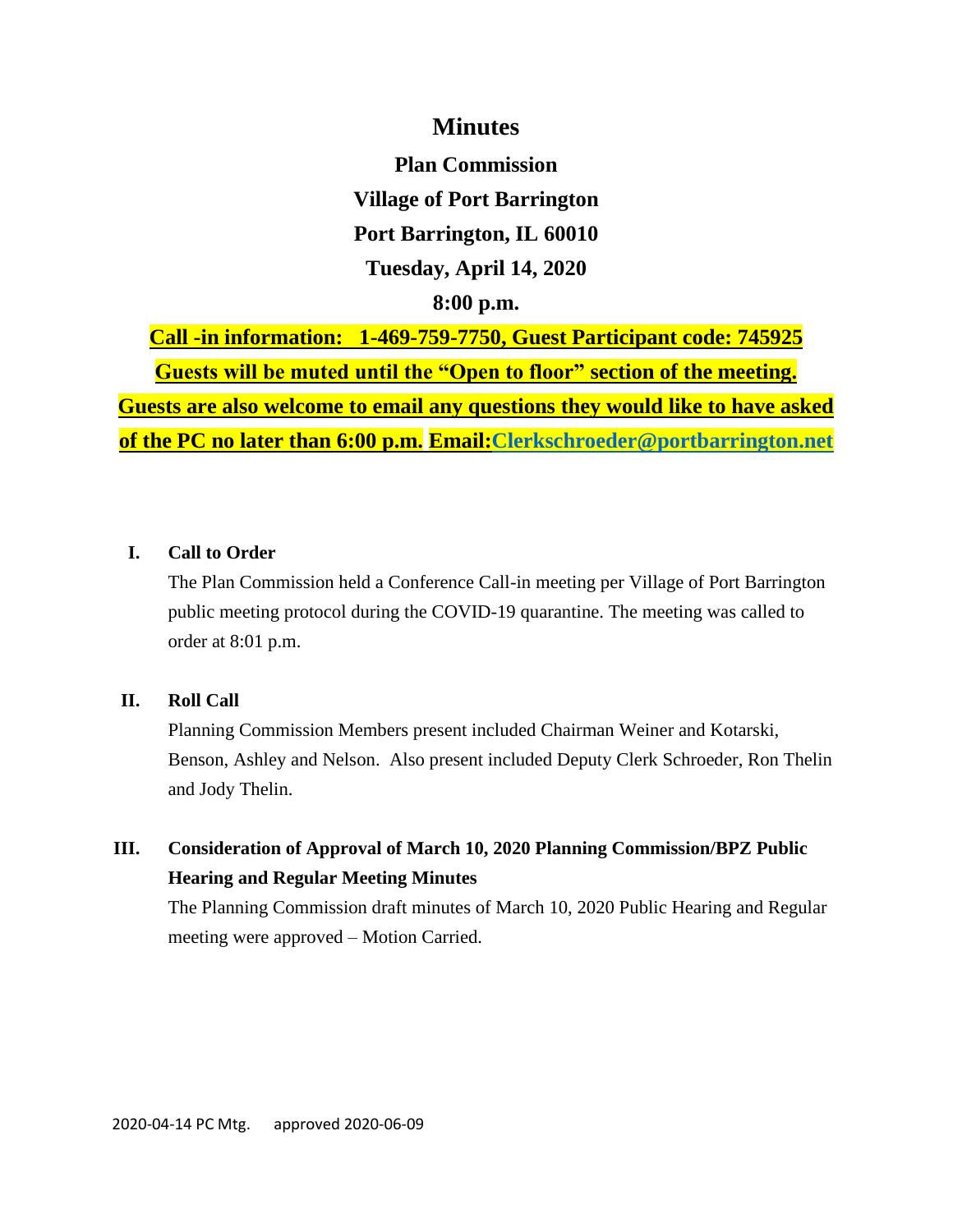\_\_\_\_\_\_\_\_\_\_\_\_\_\_\_\_\_\_\_\_\_\_\_\_\_\_\_\_\_\_

# **IV. Review & Discuss Submitted Resume – Consideration of Filling an Unexpired Position on the Village of Port Barrington Plan Commission/BPZ**

The Plan Commission reviewed and interviewed Resident Ron Thelin regarding his submitted request to be considered for a position on the Village of Port Barrington Planning Commission/BPZ. Mr. Thelin expressed his interest to help the community and heard about the opportunity to serve on the Planning Commission. Mr. Thelin is currently employed with a construction company for the last 20 years as a certified electrician. Mr. Thelin was given the scope and description of the position of a Plan Commissioner. With no further questions/comments, the following motion was made:

*Motion: Benson moved to recommend that the Village Board approve resident Ron Thelin to hold a Plan Commissioner position on the Village of Port Barrington Plan Commission, seconded by Nelson. Ayes: Ashley, Kortarski, Nelson, Weiner and Benson Nays: None Motion Carried. 5-0*

It was noted that this recommendation will be presented to the Village Board at their Wednesday, April 15, 2020 meeting along with other appointments for the Plan Commission. Clerk Schroeder was directed to send the Plan Commission the April 15, 2020 Village Board meeting agenda.

### **V. Discussion: Planning Commission 2020 Objectives**

As one of the 2020 Goals and Objectives, the Planning Commission will review and/or make any recommended changes to the current Village Comprehensive Plan. For convenience, a link to the Comprehensive Plan will be sent to the Planning Commissioners. This will be an ongoing agenda item and discussion for the Planning Commission meetings.